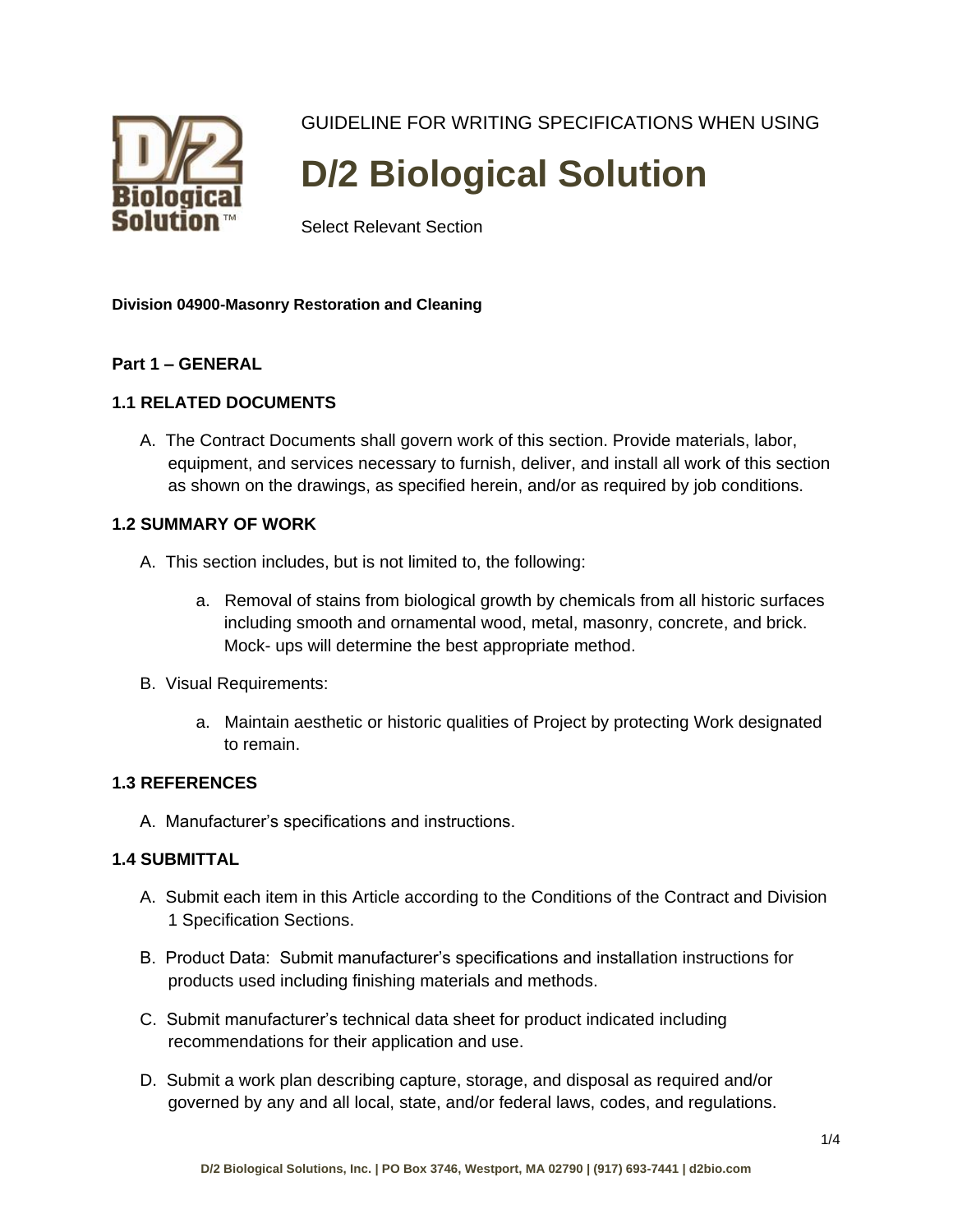E. Samples: Provide sample installation of product. Locations per the owner or owner's representative's directions.

# **1.5 QUALITY ASSURANCE**

- A. Mock-ups: Prepare sample of D/2 Biological Solution on the appropriate substrate indicated. See 1.6 Test Panels.
- B. Provide at least one person who shall be present at all times during the execution of the work of this section, who shall be thoroughly familiar with the specified requirements, and the materials and methods needed for their execution, and who shall direct all work performed under this section.
- C. Provide adequate numbers of workers skilled in the necessary crafts and properly informed of the specialized methods and materials to be used in this work.

# **1.6 TEST PANELS**

- A. The Contractor shall arrange for providing test panels. Minimum size of test panels shall be a 5 ft. by 5 ft. area. Manufacturer's application instructions shall be followed. Allow a minimum of 7 days drying time before inspection or longer if possible. Some forms of biological staining will continue to diminish for as long as three to four weeks or longer. Test panel shall serve as the performance standard and remain available for comparison during the cleaning process.
- B. Contractor shall prepare a written report detailing results of testing including description of methods employed, materials, concentration of cleaner, dwell times and other elements of test procedures as defined above.
- C. Each test panel must be carefully labeled, charted, and photographed. Approved test panels will become a part of the Work, and serve as the quality standard for similar type work on this project.
- D. Notify the owner's representative seven (7) days in advance of the dates and time when the test panels will be installed.

# **1.7 PROJECT/SITE CONDITIONS**

- A. Contractor shall be responsible for protecting all existing adjacent materials such as doors, windows, flashings, roofing, and other existing materials that are not intended to be treated.
- B. Contractor shall be responsible for the repair of all damaged adjacent materials due to the execution of the work at no additional expense to the owner. Repairs shall be made by qualified mechanics skilled in the type of repairs required, to the satisfaction of the owner's representative.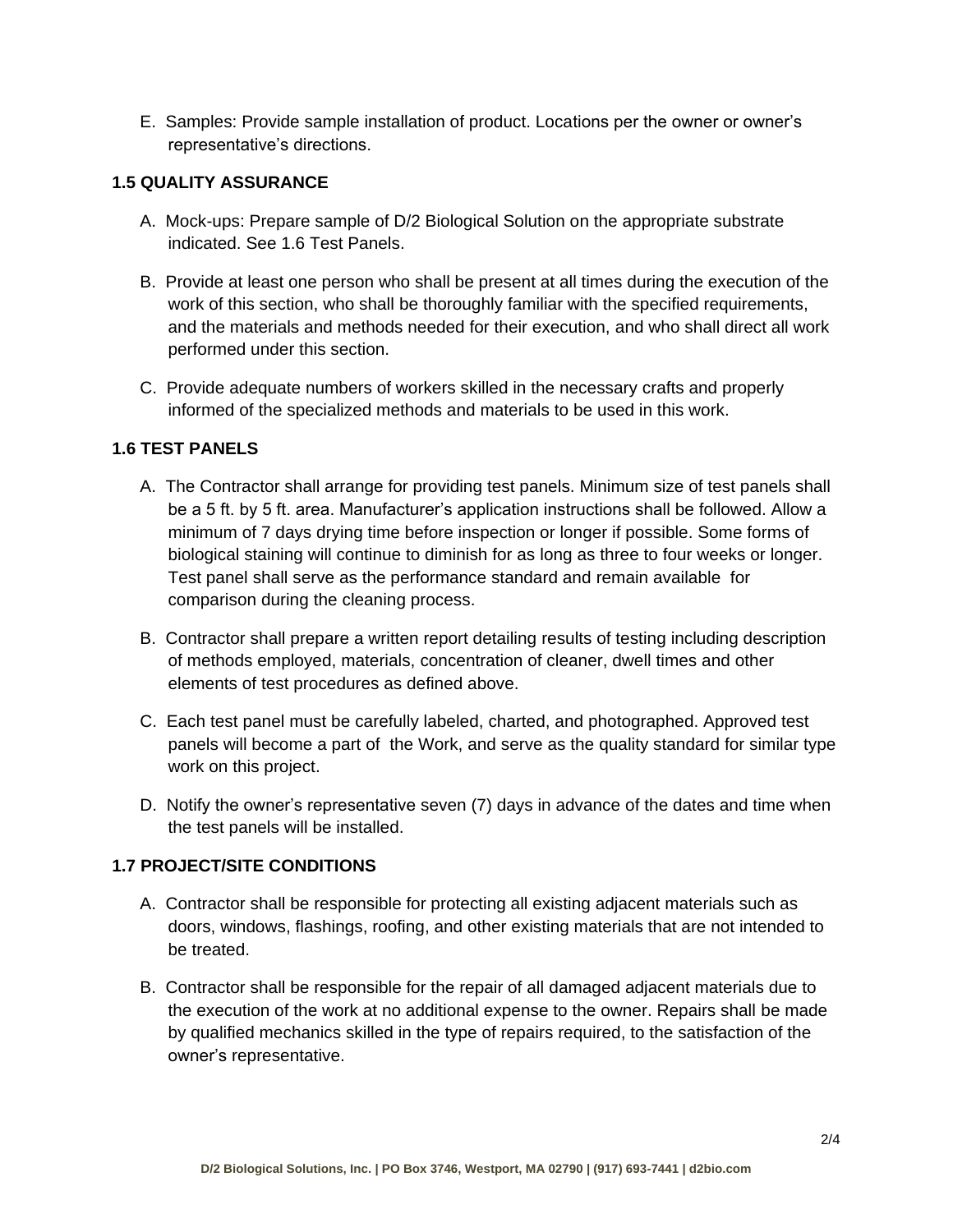- C. Protect adjacent areas and surfaces not being treated with barriers suitable for the product being used. Appropriate care should be taken at air intakes, air conditioning vents and similar openings that may come in contact with the product.
- D. Take appropriate precautions to avoid harm to building occupants, pedestrians and nearby property.
- E. Safety: For any number of reasons it is essential to maintain a high degree of worker and occupant safety while working with biological solution.

# **PART 2 – PRODUCTS**

#### **2.1 MATERIALS**

- A. D/2 Biological Solution
	- a. D/2 Biological Solution shall be used. D/2 is biodegradable, pH neutral, and contains no salts, chlorine or acids. Products containg salts, chlorine or acids shall not be used. D/2 Biological Solution is available nationwide; for a distributor in your region see the D/2 website www.d2bio.com or call (917) 693-7441.
- B. Miscellaneous Equipment
	- a. Natural bristle brushes
	- b. Soft clean rags
	- c. Clean, potable water
	- d. Rubber gloves
	- e. Eye and skin protection
	- f. Low-pressure applicator, such as pump sprayer or battery powered sprayer.
	- g. Pressure washers using 600 psi or less.

# **PART 3 – EXECUTION**

#### **3.1 GENERAL APPLICATION OF INITIAL CHEMICAL TREATMENT**

D/2 is most effective when surface and air temperature is 45°F or above.

- A. Follow manufacturer's instructions (see Data Sheet) and as follows:
	- a. Apply undiluted D/2 Biological Solution with a brush, roller, hand pump sprayer (garden style pump sprayer) or low pressure power sprayer.